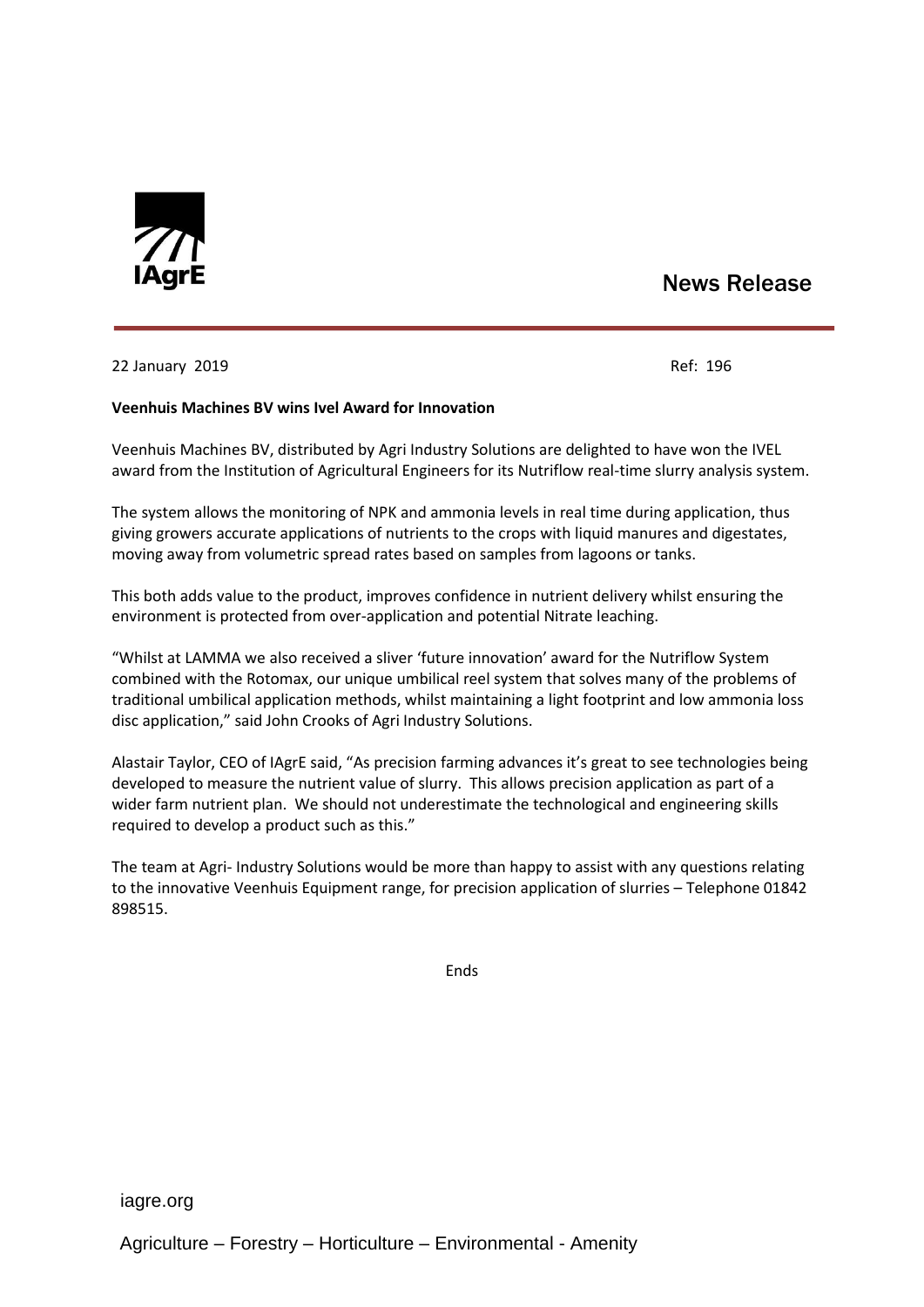

# Click here to download the image

[www.iagre.org/kcfinder/upload/files/images/Ivel%20Award%20winner%202019.jpg](http://www.iagre.org/kcfinder/upload/files/images/Ivel%20Award%20winner%202019.jpg)

#### **Notes for editors:**

### **The Ivel Award**

In 1902 Dan Albone, a Bedfordshire inventor, designed and patented the first practical and successful light internal combustion engined agricultural tractor, setting up Ivel Agricultural Motors Ltd in Biggleswade in 1903. This set in motion a revolution in mechanical farming. He was a decade ahead of Henry Ford and Harry Ferguson, and almost three decades ahead of the first Ferguson. The awards committee of IAgrE decided in 2007 that it would be fitting for the Institution to celebrate the name of Dan Albone and the memory of the Ivel tractor by making an annual award using the Ivel name. The committee felt that this award should be for a new product or innovation which will have the most positive impact on the environment.

#### **IAgrE**

IAgrE is the professional body for scientists, technologists, engineers, academics, managers and students working in the landbased sector and has an international membership base.

As a licensed body of the Engineering Council (EngC) and a founding Constituent Body of The Society for the Environment (SocEnv), IAgrE registers suitably experienced professionals as Chartered Engineers, Chartered Environmentalists, Incorporated Engineers and Engineering Technicians.

IAgrE is a Licensed Body of the Engineering Council and a founding constituent body of the Society for the Environment Company No: 648041 Charity No: 257303

#### **Agri Industry Solutions**

Agri Industry Solutions (part of the long established TWS Group) provide innovative solutions to modern agriculture. Being the Sole UK Importers for Veenhuis and Perard agricultural equipment. AIS offers equipment which is both unique and innovative, providing solutions which are

# iagre.org

Agriculture – Forestry – Horticulture – Environmental - Amenity